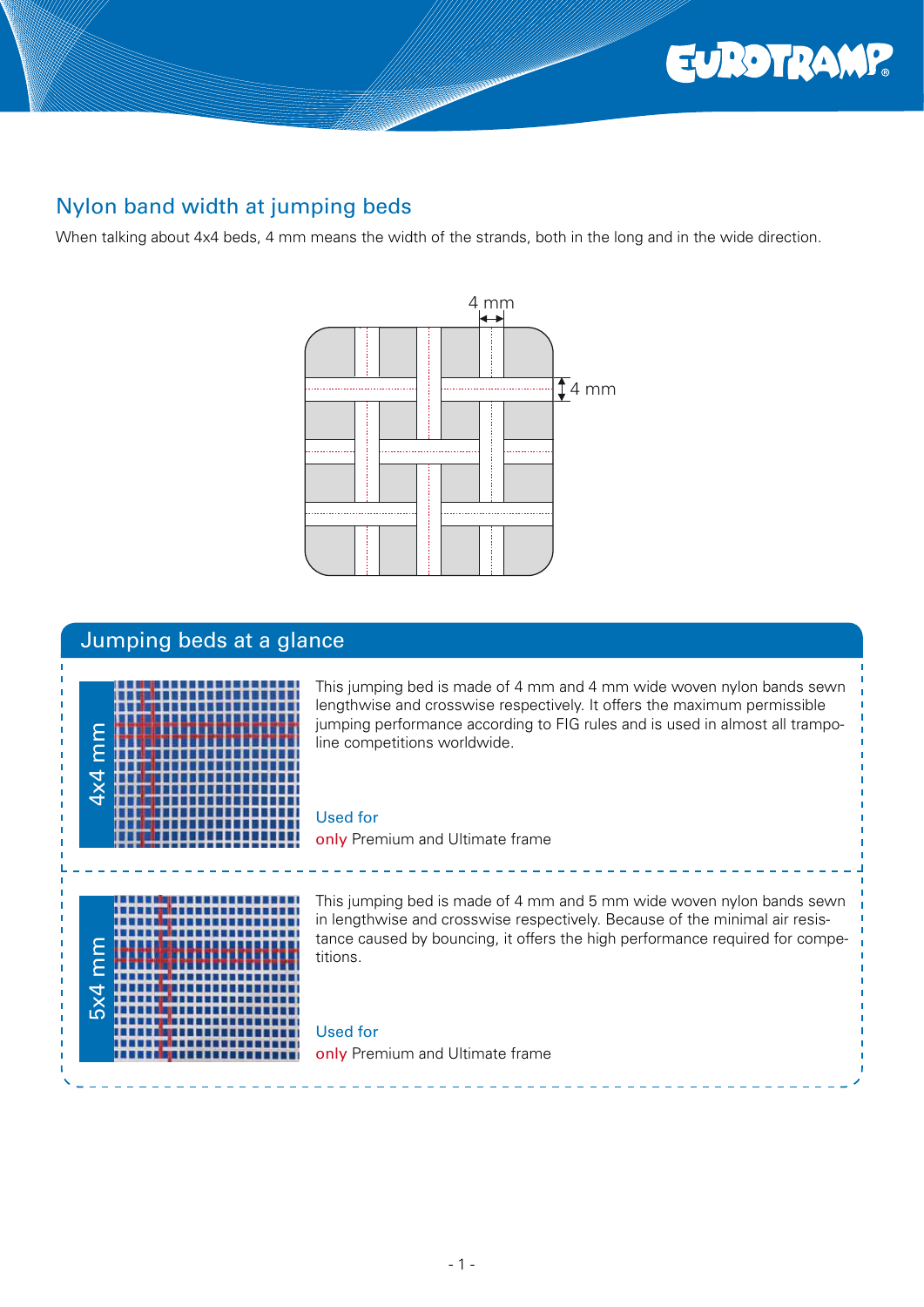

### Jumping beds at a glance



This jumping bed is made of 4 mm and 6 mm wide woven nylon bands sewn in lengthwise and crosswise respectively. Because of the minimal air resistance caused by bouncing, it offers the high performance required for competitions.

#### Used for

only Premium and Grand Master Exclusiv frame

|        | ,,,,,,,,,,,,,,<br>Τ<br>.<br>m<br>┓<br>11 I |
|--------|--------------------------------------------|
| Ε<br>Ξ |                                            |
|        |                                            |
|        |                                            |
| ဖ      | п<br>Т<br>ı<br>s                           |
|        | Т<br>٦<br>ı                                |
|        |                                            |

The bed is the predecessor of the 6x4 mm and has 6 mm wide woven nylon bands both lengthwise and crosswise. Because of the width of the bands, it can be produced at a lower cost. The 6 mm bed has a lower level of performance than the 6x4 mm model but can be also used in competitions, according to FIG.

#### Used for

only Grand Master Exclusiy frame, Minitramp Teamgym, Open-End-Minitramp



A well-proven type of bed; combining comfort with the necessary power and used for nearly all types of apparatus. Highly recommended as a standard bed with a broad spectrum of performance and excellent spring characteristics.

#### Used for

Grand Master Exclusiv frame, Grand Master Serie series, Master series, Double-Minitramp series, Minitramps, Open-End-Minitramps, Minitramp Teamgym



Also a well-proven type of bed, offering a high degree of comfort and durability at low-level performance. This bed is highly recommended for therapeutic purposes, as it offers a very soft and skin-friendly surface.

#### Used for

Grand Master Exclusiv frame, Grand Master series, Master series